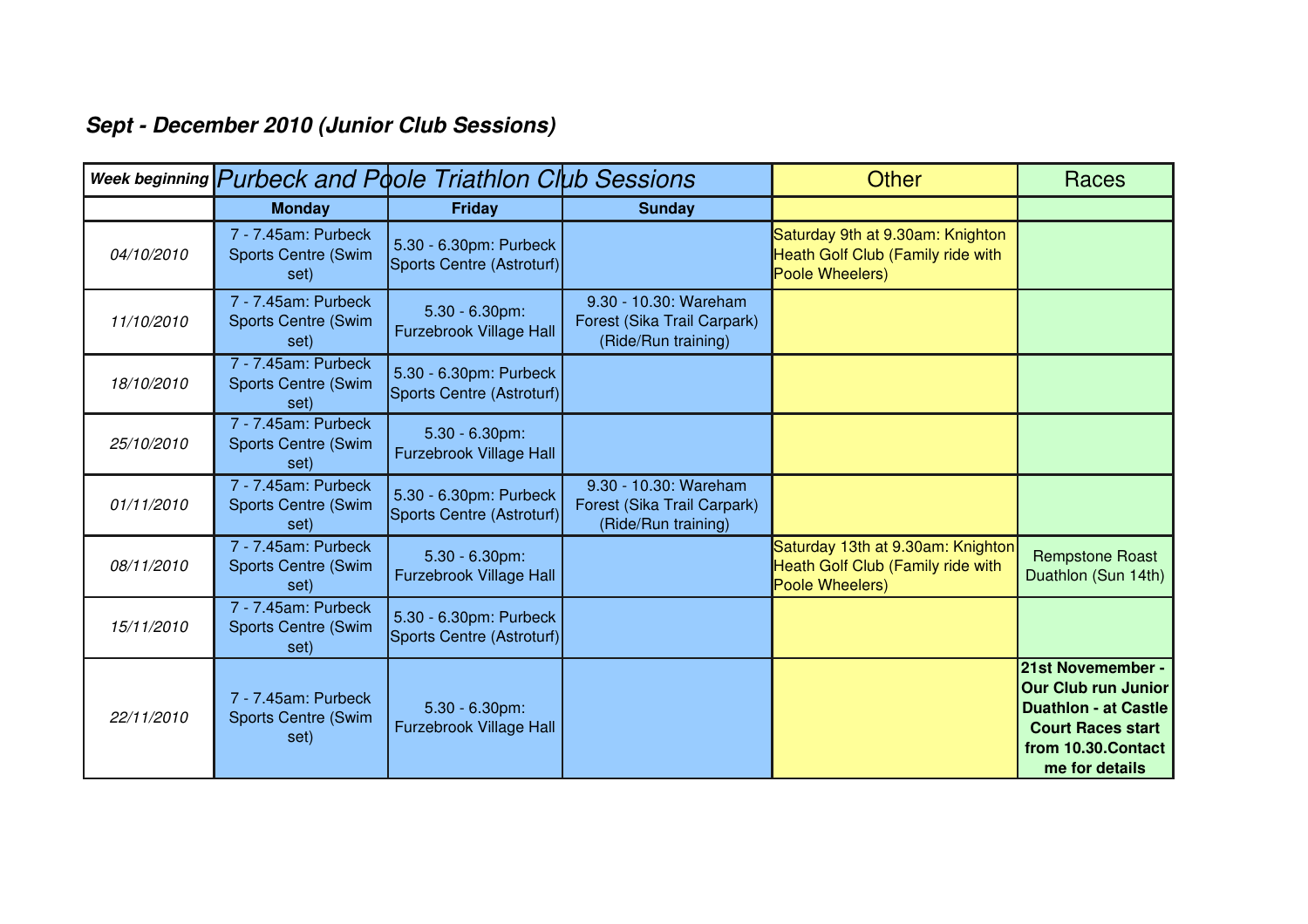| 29/11/2010        | 7 - 7.45am: Purbeck<br><b>Sports Centre (Swim</b><br>set) | 5.30 - 6.30pm: Purbeck<br>Sports Centre (Astroturf) | 9.30 - 10.30: Wareham<br>Forest (Sika Trail Carpark)<br>(Ride/Run training) |                                                                                           |                                        |
|-------------------|-----------------------------------------------------------|-----------------------------------------------------|-----------------------------------------------------------------------------|-------------------------------------------------------------------------------------------|----------------------------------------|
| <i>06/12/2010</i> | 7 - 7.45am: Purbeck<br><b>Sports Centre (Swim</b><br>set) | $5.30 - 6.30$ pm:<br><b>Furzebrook Village Hall</b> |                                                                             | Saturday 11th at 9.30am: Knighton<br>Heath Golf Club (Family ride with<br>Poole Wheelers) | Rempstone Roast<br>Duathlon (Sun 12th) |
| <i>13/12/2010</i> | - 7.45am: Purbeck<br><b>Sports Centre (Swim</b><br>set)   | 5.30 - 6.30pm: Purbeck<br>Sports Centre (Astroturf) |                                                                             |                                                                                           |                                        |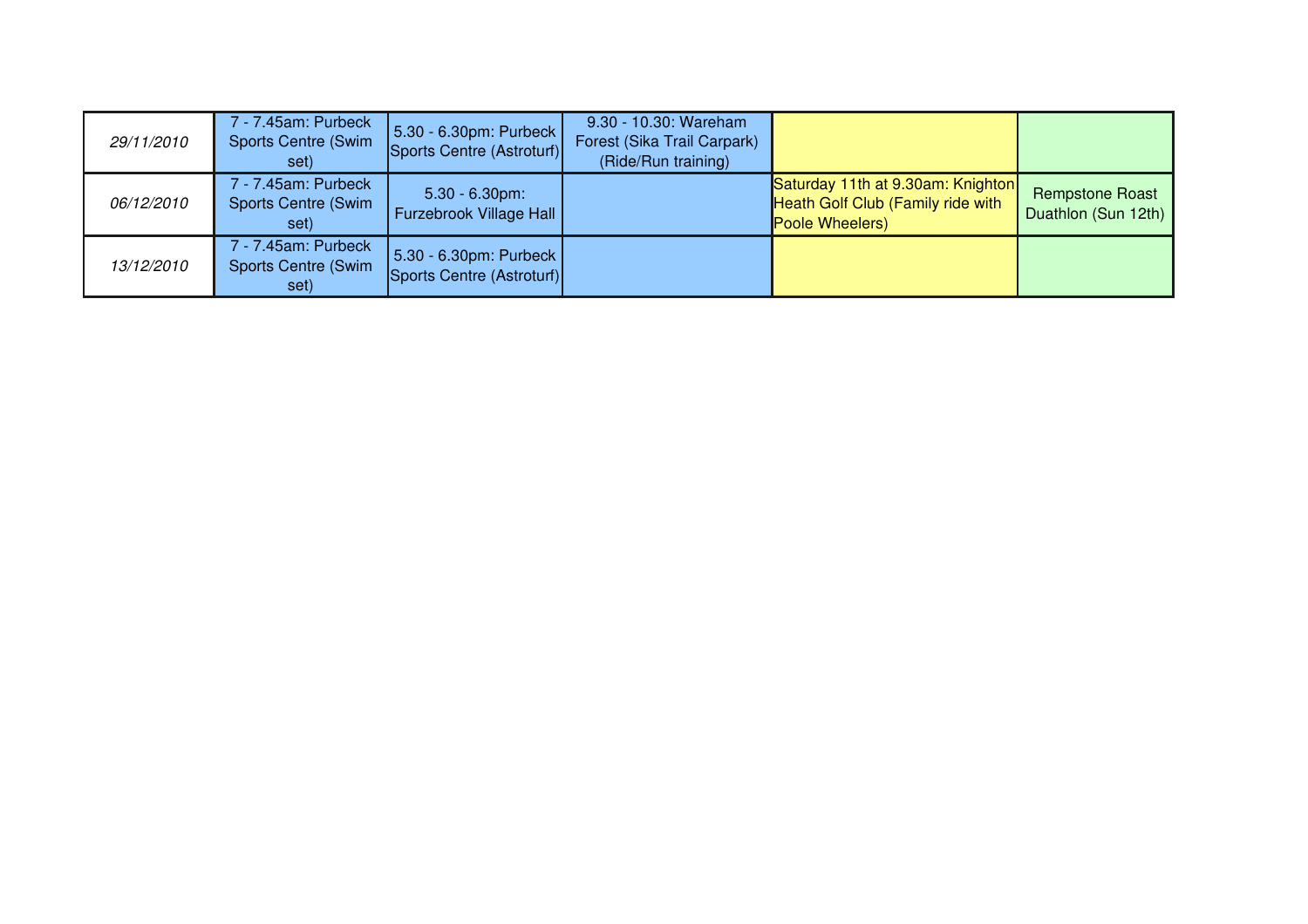## *Sept December 2010 (Adult Club Sessions)*

|                   | Week beginning Purbeck and Poole Triathlon Club Sessions  |                |                                                               |
|-------------------|-----------------------------------------------------------|----------------|---------------------------------------------------------------|
|                   | <b>Monday</b>                                             | <b>Tuesday</b> | Wednesday                                                     |
| <i>04/10/2010</i> | 7 - 7.45am: Purbeck<br><b>Sports Centre (Swim</b><br>set) |                | 8.30pm-9.30pm:<br>Purbeck Sports Centre.<br>(Swim Set)        |
| 11/10/2010        | 7 - 7.45am: Purbeck<br><b>Sports Centre (Swim</b><br>set) |                | 8.30pm-9.30pm:<br>Purbeck Sports Centre.<br>(Swim Set)        |
| 18/10/2010        | 7 - 7.45am: Purbeck<br><b>Sports Centre (Swim</b><br>set) |                | 8.30pm-9.30pm:<br><b>Purbeck Sports Centre.</b><br>(Swim Set) |
| 25/10/2010        | 7 - 7.45am: Purbeck<br><b>Sports Centre (Swim</b><br>set) |                | 8.30pm-9.30pm:<br>Purbeck Sports Centre.<br>(Swim Set)        |
| <i>01/11/2010</i> | 7 - 7.45am: Purbeck<br><b>Sports Centre (Swim</b><br>set) |                | 8.30pm-9.30pm:<br>Purbeck Sports Centre.<br>(Swim Set)        |
| 08/11/2010        | 7 - 7.45am: Purbeck<br><b>Sports Centre (Swim</b><br>set) |                | 8.30pm-9.30pm:<br><b>Purbeck Sports Centre.</b><br>(Swim Set) |
| 15/11/2010        | 7 - 7.45am: Purbeck<br><b>Sports Centre (Swim</b><br>set) |                | 8.30pm-9.30pm:<br>Purbeck Sports Centre.<br>(Swim Set)        |
| 22/11/2010        | 7 - 7.45am: Purbeck<br><b>Sports Centre (Swim</b><br>set) |                | 8.30pm-9.30pm:<br><b>Purbeck Sports Centre.</b><br>(Swim Set) |
| 29/11/2010        | 7 - 7.45am: Purbeck<br><b>Sports Centre (Swim</b><br>set) |                | 8.30pm-9.30pm:<br>Purbeck Sports Centre.<br>(Swim Set)        |
| 06/12/2010        | 7 - 7.45am: Purbeck<br><b>Sports Centre (Swim</b><br>set) |                | 8.30pm-9.30pm:<br>Purbeck Sports Centre.<br>(Swim Set)        |
| 13/12/2010        | 7 - 7.45am: Purbeck<br><b>Sports Centre (Swim</b><br>set) |                | 8.30pm-9.30pm:<br>Purbeck Sports Centre.<br>(Swim Set)        |

Wed and Thurs swim sets are part of the sports centres programme and are lanes sessions. The Monday set has been put on specifically for our club members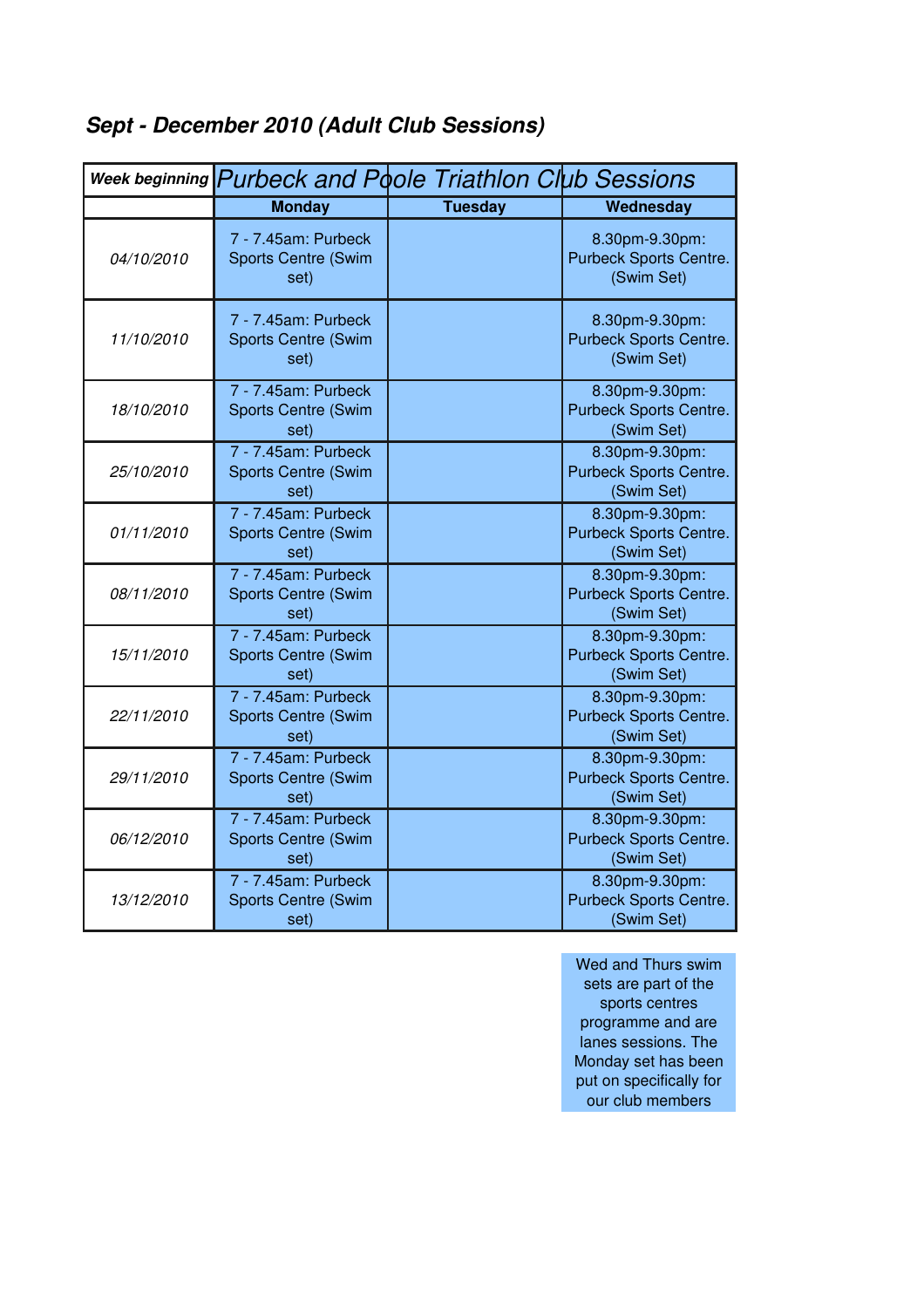| <b>Thursday</b>                                              | <b>Friday</b>                                              | <b>Saturday</b>                                                           | <b>Sunday</b>                                                               |
|--------------------------------------------------------------|------------------------------------------------------------|---------------------------------------------------------------------------|-----------------------------------------------------------------------------|
| 7.30am-8.30am:<br><b>Purbeck Sports Centre</b><br>(swim set) | 6.30 - 7.30pm: Purbeck<br><b>Sports Centre</b>             | Long Bike: Distance<br>depends on ability Meet<br>at Sports Centre 7.30am |                                                                             |
| 7.30am-8.30am:<br><b>Purbeck Sports Centre</b><br>(swim set) |                                                            |                                                                           | 9.30 - 10.30: Wareham<br>Forest (Sika Trail Carpark)<br>(Ride/Run training) |
| 7.30am-8.30am:<br><b>Purbeck Sports Centre</b><br>(swim set) | 6.30 - 7.30pm: Purbeck<br>Sports Centre (Astroturf)        |                                                                           |                                                                             |
| 7.30am-8.30am:<br><b>Purbeck Sports Centre</b><br>(swim set) |                                                            |                                                                           |                                                                             |
| 7.30am-8.30am:<br><b>Purbeck Sports Centre</b><br>(swim set) | 6.30 - 7.30pm: Purbeck<br>Sports Centre (Astroturf)        | Long Bike: Meet at<br>Sports Centre 7.30am                                | 9.30 - 10.30: Wareham<br>Forest (Sika Trail Carpark)<br>(Ride/Run training) |
| 7.30am-8.30am:<br><b>Purbeck Sports Centre</b><br>(swim set) |                                                            |                                                                           |                                                                             |
| 7.30am-8.30am:<br><b>Purbeck Sports Centre</b><br>(swim set) | 6.30 - 7.30pm: Purbeck<br><b>Sports Centre (Astroturf)</b> |                                                                           |                                                                             |
| 7.30am-8.30am:<br><b>Purbeck Sports Centre</b><br>(swim set) |                                                            |                                                                           |                                                                             |
| 7.30am-8.30am:<br><b>Purbeck Sports Centre</b><br>(swim set) | 6.30 - 7.30pm: Purbeck<br>Sports Centre (Astroturf)        |                                                                           | 9.30 - 10.30: Wareham<br>Forest (Sika Trail Carpark)<br>(Ride/Run training) |
| 7.30am-8.30am:<br><b>Purbeck Sports Centre</b><br>(swim set) |                                                            | Long Bike: Meet at<br>sports centre 7.30am                                |                                                                             |
| 7.30am-8.30am:<br><b>Purbeck Sports Centre</b><br>(swim set) |                                                            |                                                                           |                                                                             |